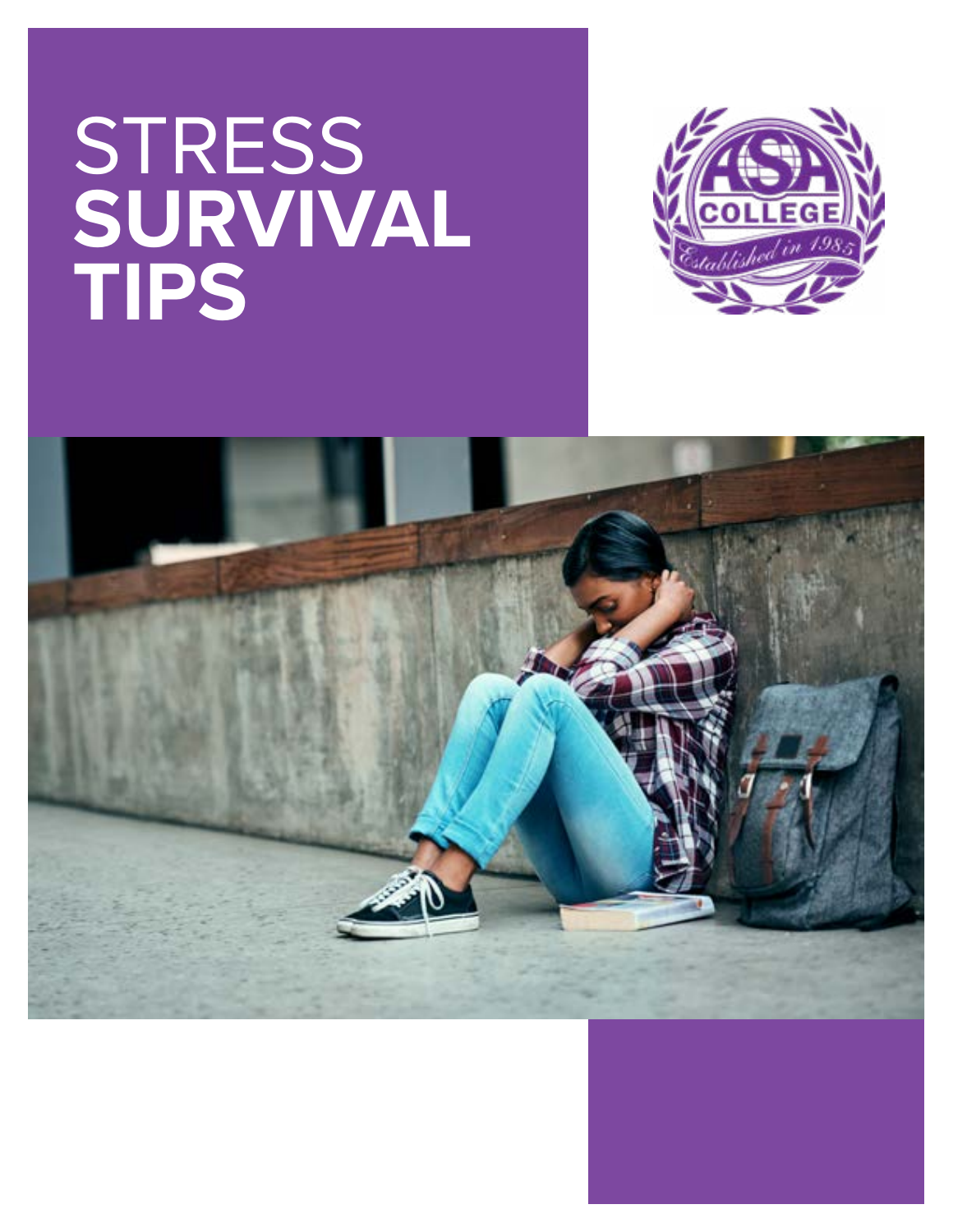## getting the most out of your college experience



Unfortunately, transitioning from childhood to adulthood doesn't always go smoothly. After all, college is rife with heavy workloads, high financial costs, social adjustments, and health concerns, all of which contribute to stress and anxiety. It also doesn't help that COVID-19 fatigue has set in for many students as the pandemic rages on.

If you're anticipating going to school in the fall, use this guide to help lower your stress level and get the most out of your college experience.

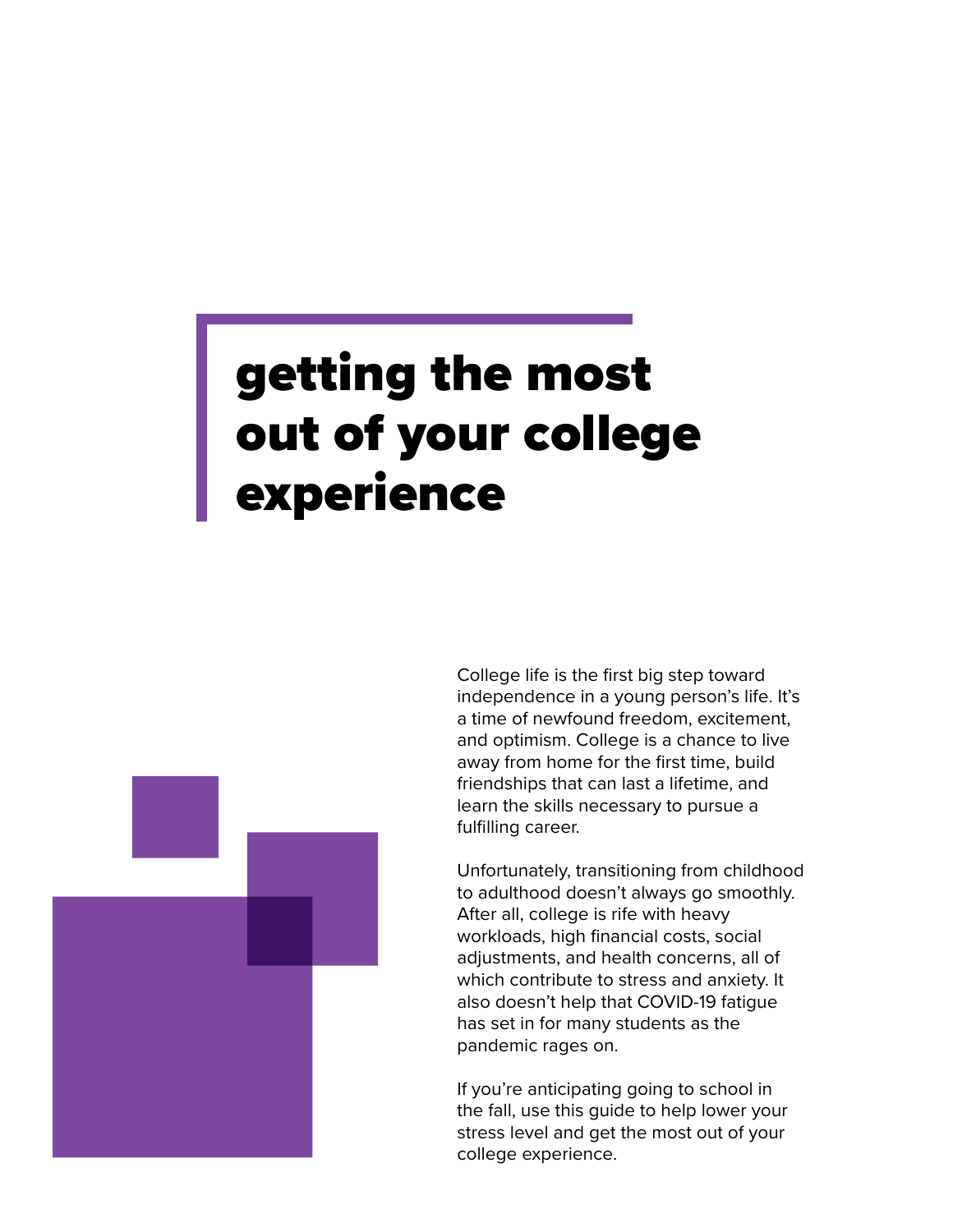## WHAT IS STRESS?

#### *The first step to successfully managing stress is to understand where it comes from.*

Stress is a natural, even necessary part of life. It's an element of your instinctive fight-or-flight response, a survival mechanism that your body employs to help you deal with life's challenges. When you feel stressed, your heart rate elevates, blood circulation increases, and pupils dilate, empowering you to defend yourself or run away from danger.

Unfortunately, the fight-or-flight response is somewhat archaic in modern society. The biochemical, physiological, and behavioral changes the body undergoes aren't helpful in most of the stressful scenarios you are likely to face while attending college.

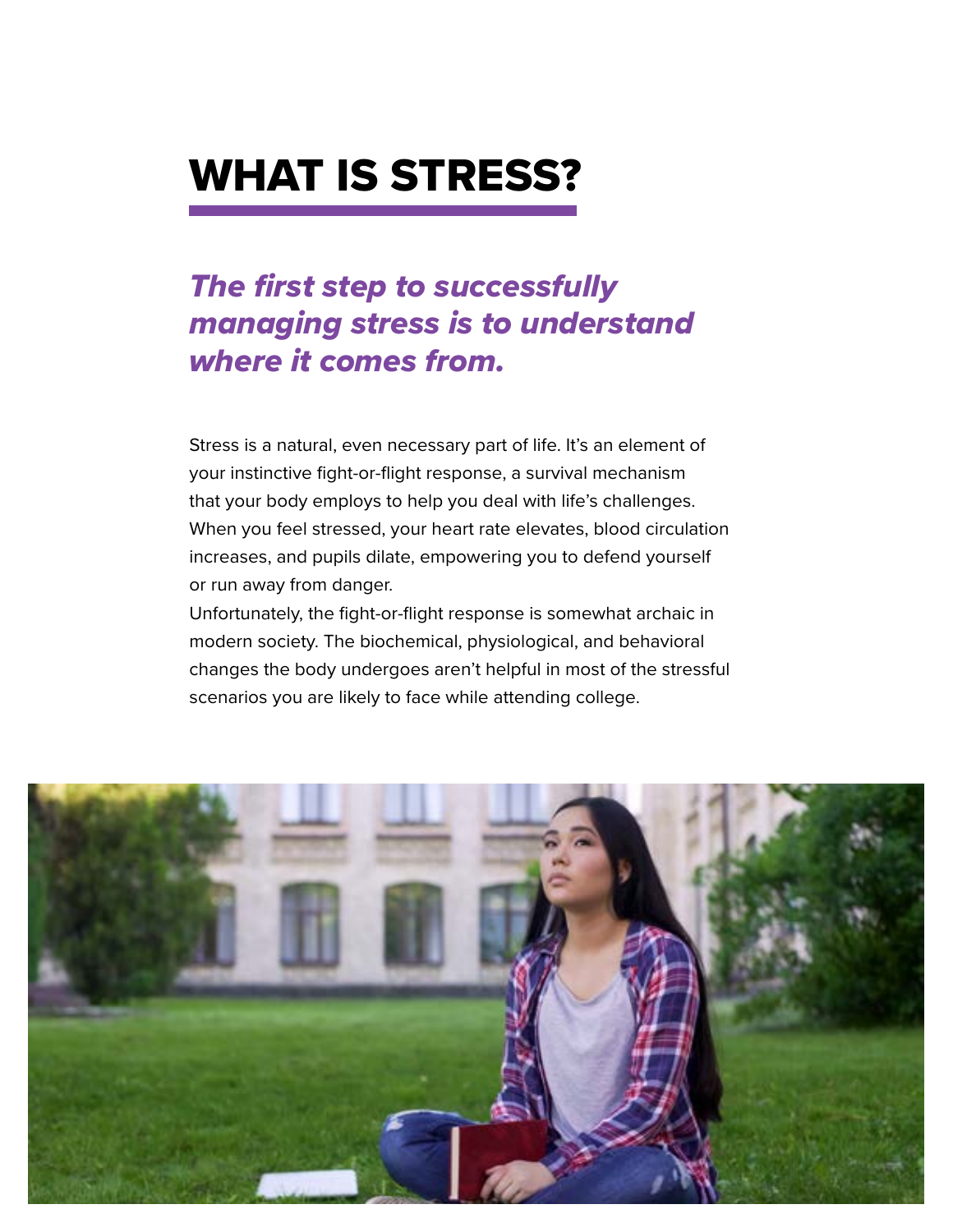

## TYPES OF **STRESS**

Everyone feels stress at some point. It's a universal human experience, but it can take on different forms depending on the situation. Consider the three main types of stress as defined by the American Psychological Association (APA).



## TH ACUTE STRESS

The most common type of stress arises quickly in response to an unexpected or alarming event. The feeling also usually fades quickly once the stressful event is over. Acute stress is considered healthy and normal and is generally easy to manage. The thrill of riding a rollercoaster is an example of how acute stress can even be fun at times. Symptoms of acute stress include stomachache, fast heart rate, shortness of breath, headache, and jaw pain.





## EPISODIC STRESS

When acute stress occurs frequently, this is known as episodic stress. People who continuously face stressful situations are almost constantly in "crisis mode," making them anxious, irritable, and prone to excessive worrying. Episodic stress can create an overwhelming feeling, making it difficult to manage. Long-term symptoms include recurrent headaches and migraines, high blood pressure, and heart disease.

#### **CHRONIC STRESS**

Unlike acute stress, which can feel exhilarating for the short time it's there, chronic stress is dull and constant. It may arise in response to a long-term situation that feels hopeless or unmanageable, such as a toxic job, abusive marriage, or poverty.

Chronic stress is dangerous because it can sometimes lead to complicated or life-threatening health problems such as heart attack, stroke, depression, substance abuse, and suicidality. Other symptoms include irritability, low self-esteem, difficulty concentrating, and responsibility avoidance.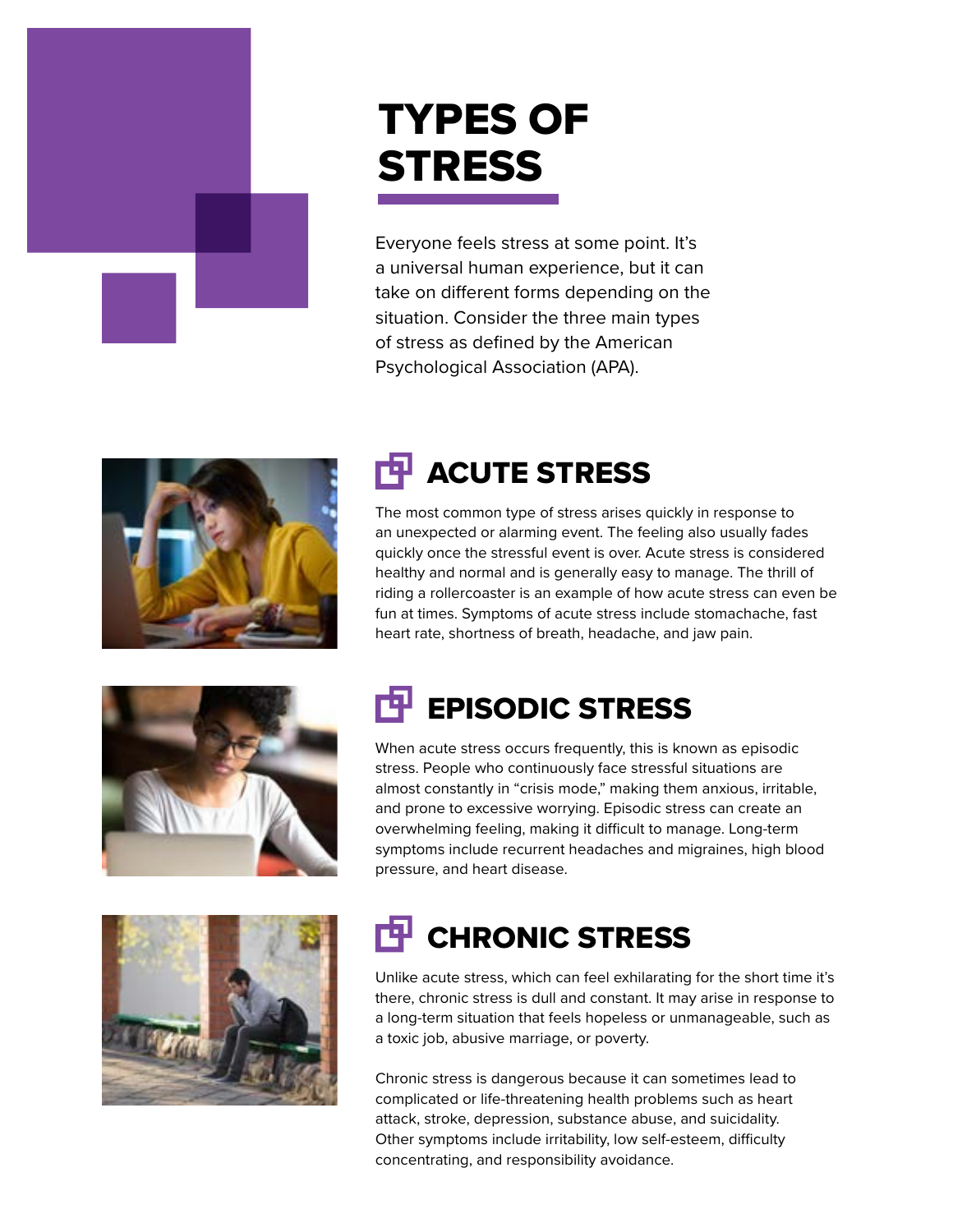## when stress **occurs**

3199

Whether you attend college online or in person, you are likely to face new stressors during this phase of life. Pay attention to how your body feels at different times, and you may recognize symptoms that only appear in certain situations. Understanding when you are most likely to encounter stress can help you anticipate and overcome it.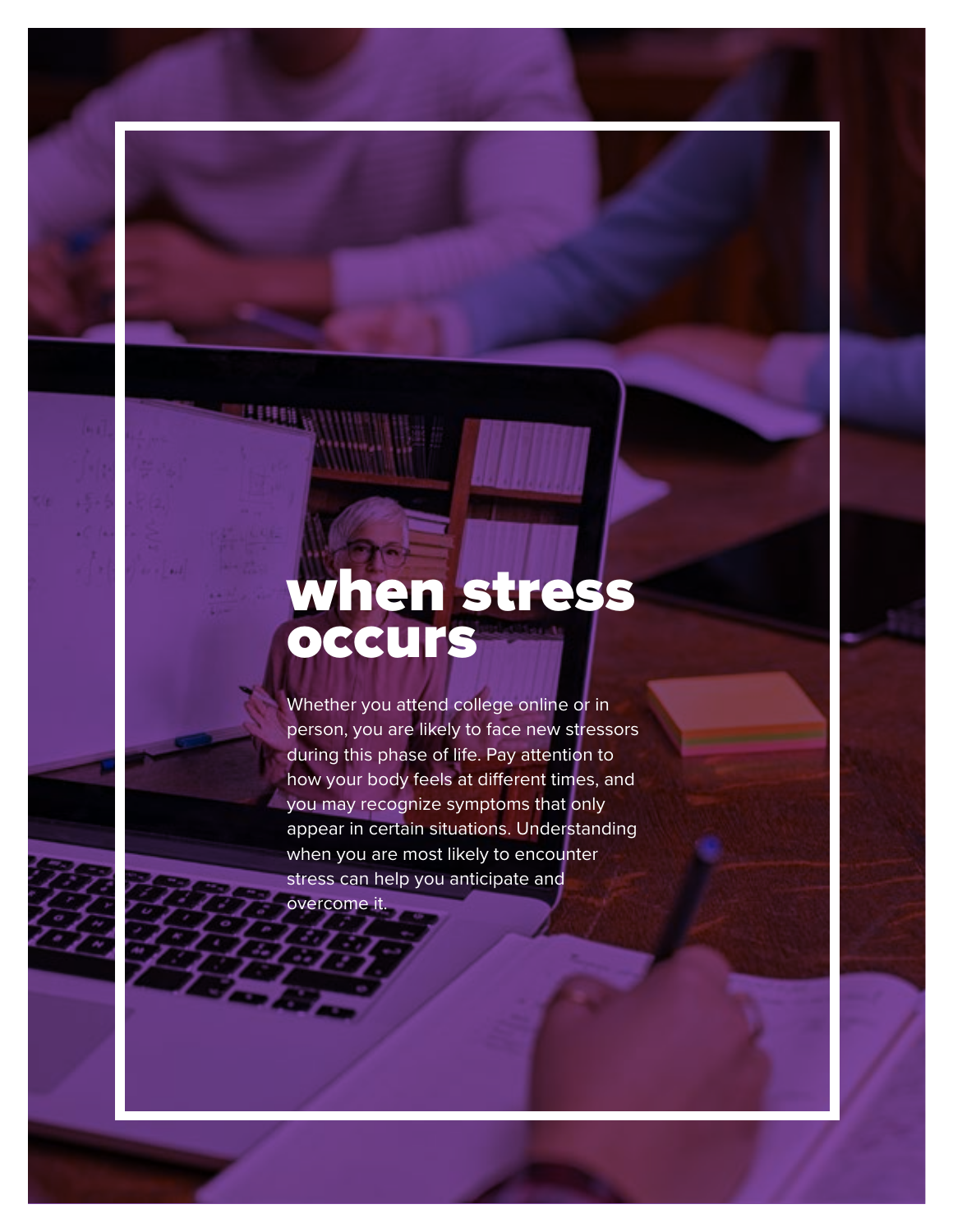## KNOWING THE SIGNS



#### TIME STRESS

When you're worried you don't have enough time to accomplish your tasks, you may experience time stress. College students may feel this when cramming for an exam, working on multiple homework assignments, or trying to make it to class on time.



#### ANTICIPATORY STRESS

This type of stress comes from feeling anxious about the future. As a college student, you may stress about an upcoming presentation or test, or you may have a general sense of uncertainty about what life has in store after graduation.



#### SITUATIONAL STRESS

A form of acute stress, situational stress arises suddenly in response to an alarming or upsetting situation. There's little or no warning that the situation is about to occur, so you can't anticipate it.

College presents numerous opportunities for this type of stress. Realizing you forgot an assignment at home, getting a poor grade on a test, having an argument with your roommate, or nearly getting in a car accident are all examples of situational stress that college students may face.



#### ENCOUNTER STRESS

Feeling nervous about seeing a certain person or people is called encounter stress. You may not enjoy being in that person's company, or you might have argued with them the last time you spoke, and now you dread seeing them again. You might also be nervous about meeting new classmates or approaching an intimidating professor. Often, the stress dissipates once the encounter occurs and you resolve the issue.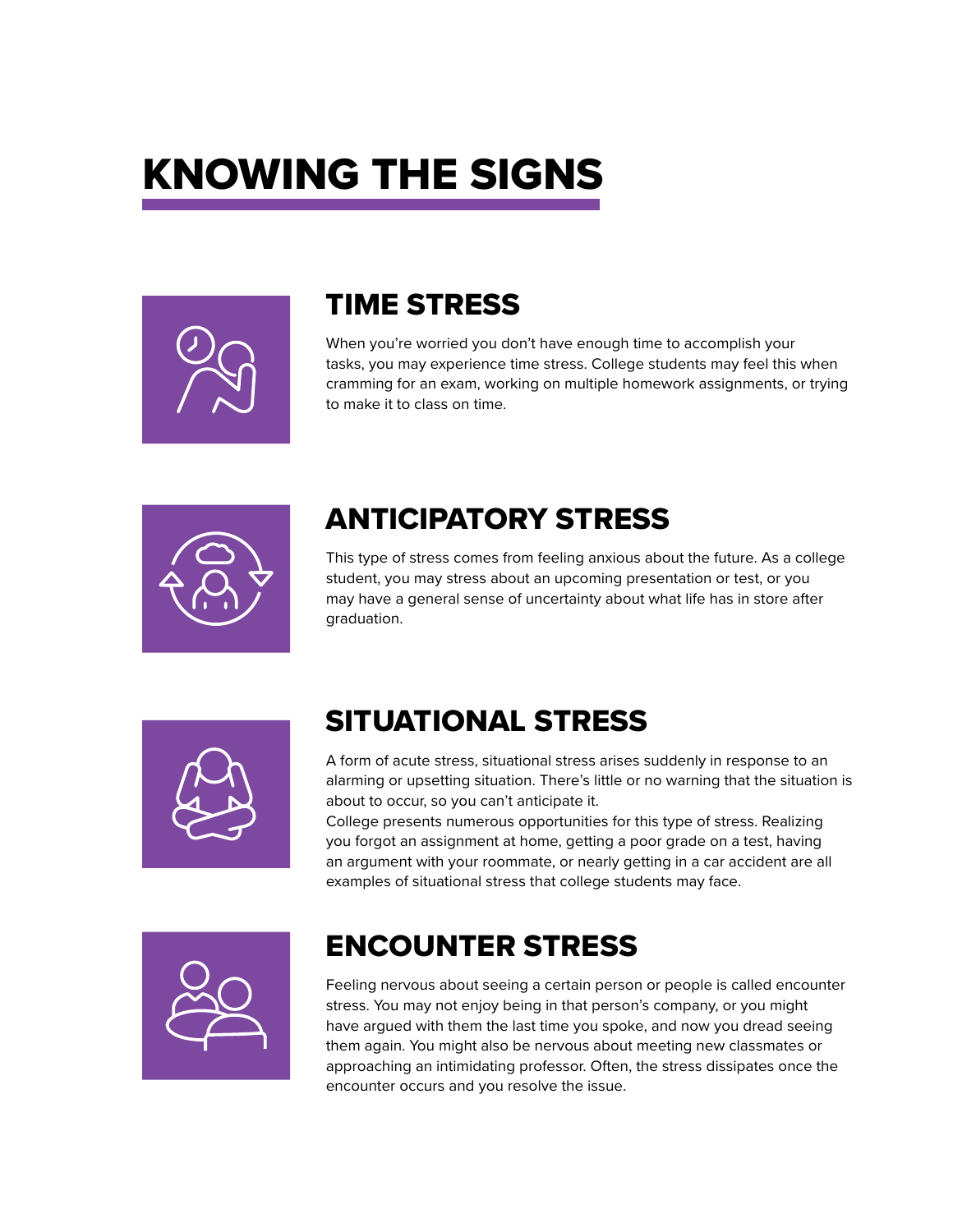

### THE PREVALENCE OF STRESS, ANXIETY & SUICIDALITY AMONG COLLEGE STUDENTS

Stress is pervasive among college students, which shouldn't come as a surprise. After all, relentless demands on their time and emotions leave students with few chances to relax and recover each day.

#### *"Relax and recover each day."*

A national research survey conducted by the American College Health Association (ACHA) in 2018 found that only 1.6 percent of undergraduates felt "no stress" in the past 12 months. On the other hand, figures compiled by Statista found that nearly three out of four students have experienced a sense of "overwhelming anxiety" at some point during their college experience. Almost 30 percent of these students reported having such feelings in the previous two weeks.

Such overwhelming stress has catastrophic implications for physical, emotional, behavioral, and cognitive health. For instance, a Harvard Medical School study revealed that one in five students report thoughts of suicide, with nearly 20 percent reporting self-injury and 9 percent reporting suicide attempts. Of course, due to the sensitivity of these topics, mental health experts estimate that the actual rates of suicidal ideation are much higher.

Depression and anxiety were already on the rise among college students between 2010 and 2020. Then, the COVID-19 pandemic hit, and mental health concerns escalated like never before. According to a study by the University of North Carolina at Chapel Hill, the prevalence of moderate to severe anxiety in first-year students increased by 40 percent four months into the pandemic. Moderate to severe depression increased by 48 percent within the same timeframe.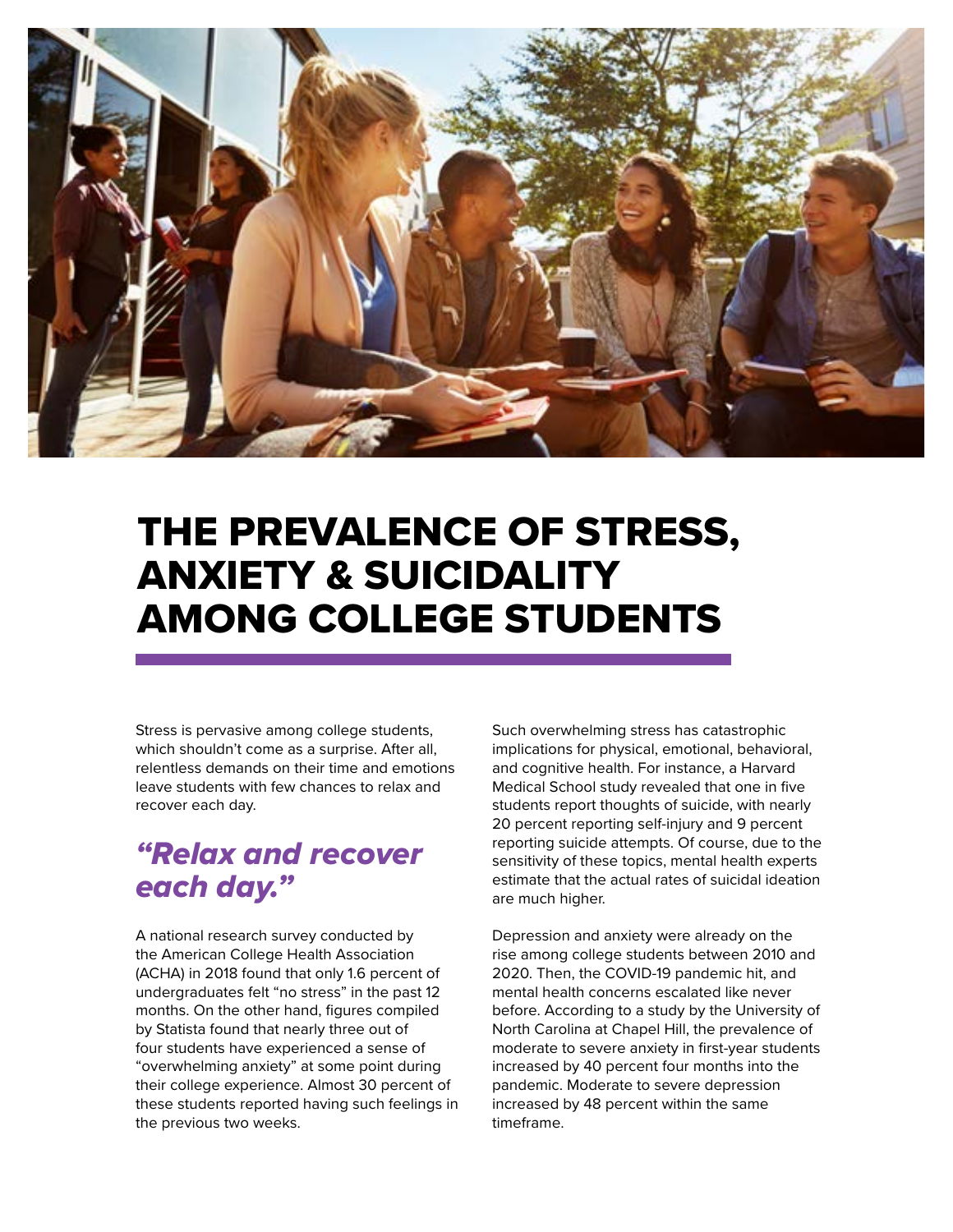## what causes stress during college?

College students have a unique vulnerability to stress because mental illness often appears while transitioning to adulthood. This means academic demands and the pressures of everyday college life are particularly difficult for young adults to cope with. Consider these top causes of stress during college before exploring ways to manage them.

#### **Academic Workload**

For about half of all students, keeping up with schoolwork is the most stressful part of attending college. Several factors contribute to academic stress, including:

- **Finals week:** Stress levels rise during finals week, when students are expected to study for cumulative tests, complete projects, and give presentations for all their classes within a single week. Many times, professors weigh these assignments more heavily than those from earlier in the semester, increasing the pressure to do well.
- **Expectations:** Students often have an innate desire to do their best in school, but stress becomes more prevalent when parents impart unrealistic expectations. Receiving financial support, graduation gifts, and even affection may hinge on a student's grades.
- **Competitiveness:** Being accepted into a prestigious college is stressful enough, but the competition between peers doesn't end there. Students who aspire to graduate as the valedictorian must constantly work to outdo their classmates. Plus, particular programs within the school may only admit a select number of students, creating uncertainty around what will happen to a student's academic goals if they aren't admitted.
- **Double majors:** 30 to 40 percent of college students pursue double majors to maximize their time in college and make themselves more competitive when entering the job market. This increases the workload and overall stress level of students who go this route.

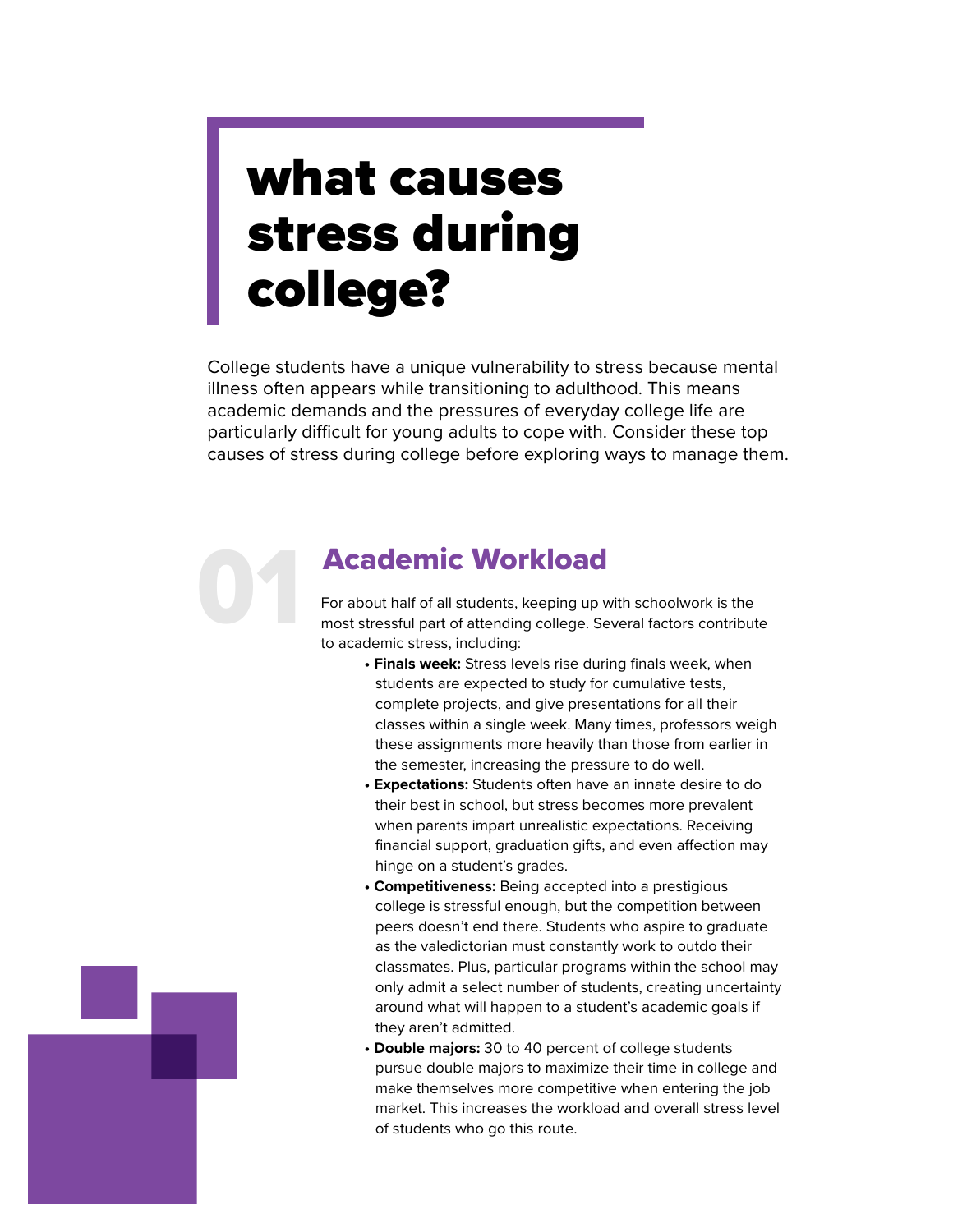

#### **Health/Chronic Illness**

Whether it's a simple cold, a mental health condition, or a chronic illness, being sick can make keeping up with your studies more difficult. According to ACHA, physical ailments impacted the performance of nearly one in three students in 2018. The most common complaints included allergies, sinus infections, and urinary tract infections.

Along with managing acute and chronic illnesses, the COVID-19 pandemic presents a new health-related fear. At the start of the Fall 2020 semester, 91 percent of students said they feared for their own health or the health of their loved ones, exacerbating already high stress levels.

03

#### Pandemic Fatigue

Attending college in 2020 or 2021 has been a uniquely challenging and stressful experience. The public health actions implemented to help control the pandemic have included shutting down schools and switching to remote learning. Freshmen excited about leaving home for the first time have experienced intense isolation, sadness, frustration, and grief over the past few semesters. After more than a year of lockdowns and shifting restrictions, pandemic fatigue has set in. Students, teachers, and staff are ready to return to normal, but making the shift too soon could cause infections, hospitalizations, and fatalities to spike. Until the pandemic is well and truly contained, college students will continue to be affected.

04

#### Social Adjustments

Moving away from home to attend college results in a change of surroundings and lifestyle. Building a new social circle, dating, and living with a roommate can cause culture shock for many freshmen. First-generation college students typically have it the hardest because they lack parental advice about what to expect from college life.

05

#### Managing Relationships from Back Home

Living in a different city from your family and high school friends can cause homesickness. You may also find that you have less energy to devote to relationships from back home as you prioritize your schoolwork. Drifting away from your old support system can cause feelings of loss, disappointment, tension, and stress for the people on both sides.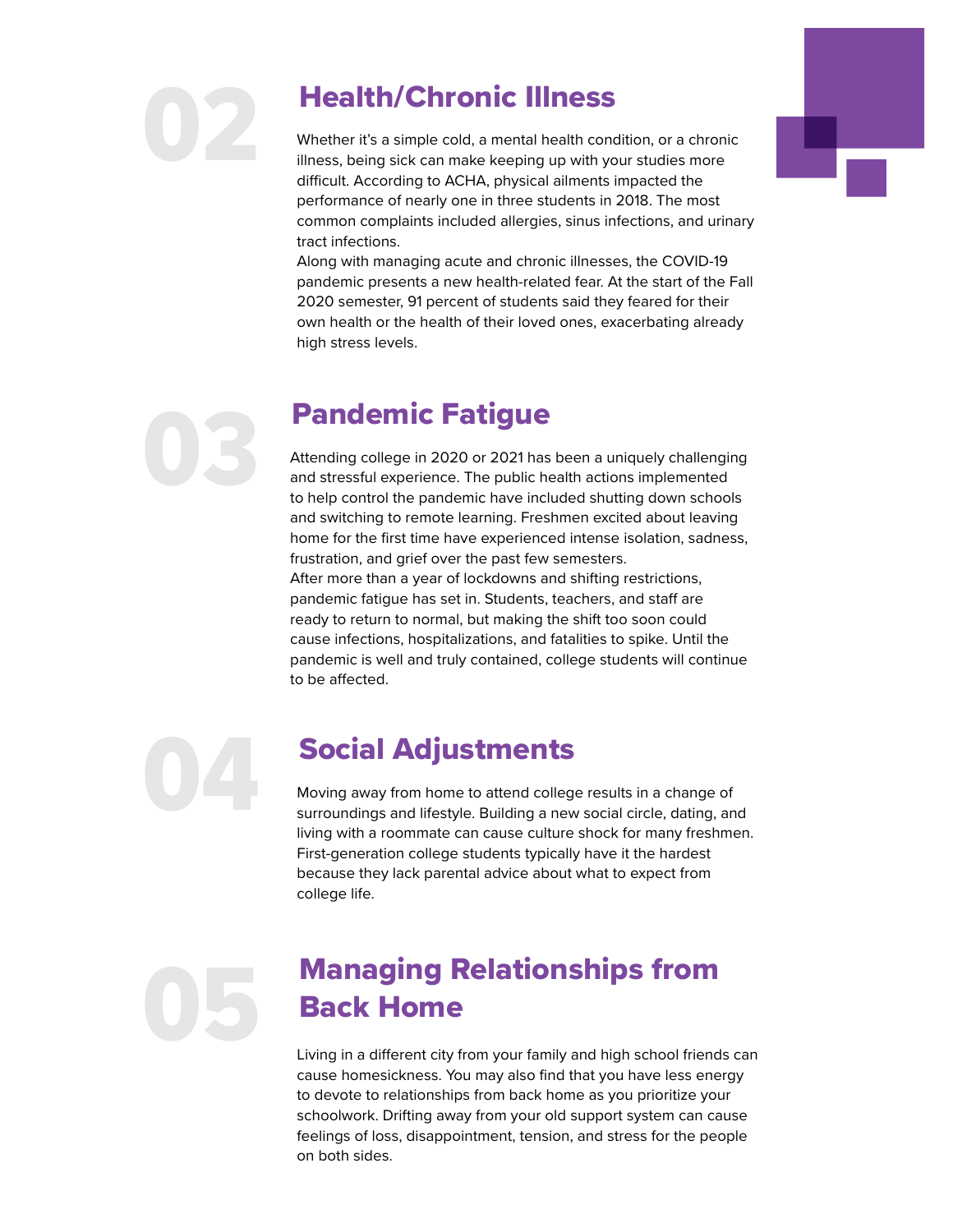# 06

07

09

#### Self-Identity Conflicts

College is a rite of passage for many, a time to solidify a sense of self. You may struggle with picking a field of study that could define what you do for the rest of your life. Your parents may also pressure you to select a particular major, which can cause friction. Even being presented with new ideas and opportunities—and having the freedom to explore them—can cause you to question things about yourself. Navigating such self-identity conflicts can be very stressful.

#### Safety Concerns

Fears surrounding college bullying, sexual assault, gun violence, and other safety concerns can be stressful distractions. The ACHA reports that less than one-quarter of female college students and less than one-third of male students feel safe on campus at night. Fearing that something bad will happen is stressful enough, but being a victim adds trauma to the mix. More than 28 percent of surveyed students reported being victims of college bullying; 25 percent reported nonconsensual sexual contact; and 2.5 million were exposed to gun violence between 2001 and 2016.

#### Finances

According to the Center for Collegiate Mental Health (CCMH) at Penn State University, 13 percent of college students in 2019 considered finances to be "always stressful." A further 21 percent considered finances to be "often stressful," and 36 percent said money concerns are "sometimes stressful."

Student loans have an enormous impact on college student stress. Roughly one-quarter of Americans take out student loans, and in 2018, the average borrower had over \$37,000 in student loan debt. That's a \$20,000 increase compared to students in 2005.

To help pay off student debt or avoid taking out loans in the first place, 25 percent of college students work full-time while also enrolled in school full-time, and 40 percent work at least 30 hours per week. This demand on a student's time adds significantly to the overall stress of attending college.

#### Preparing for Life After College

Despite the underlying stressors, the relative predictability of college is comfortable for many students. On the other hand, thinking about and preparing to enter a tough job market after graduation can be anxiety-inducing. Your stress level may further increase if it seems like all of your friends and classmates are confident about post-college life. You may also second-guess the decisions you've already made about your future.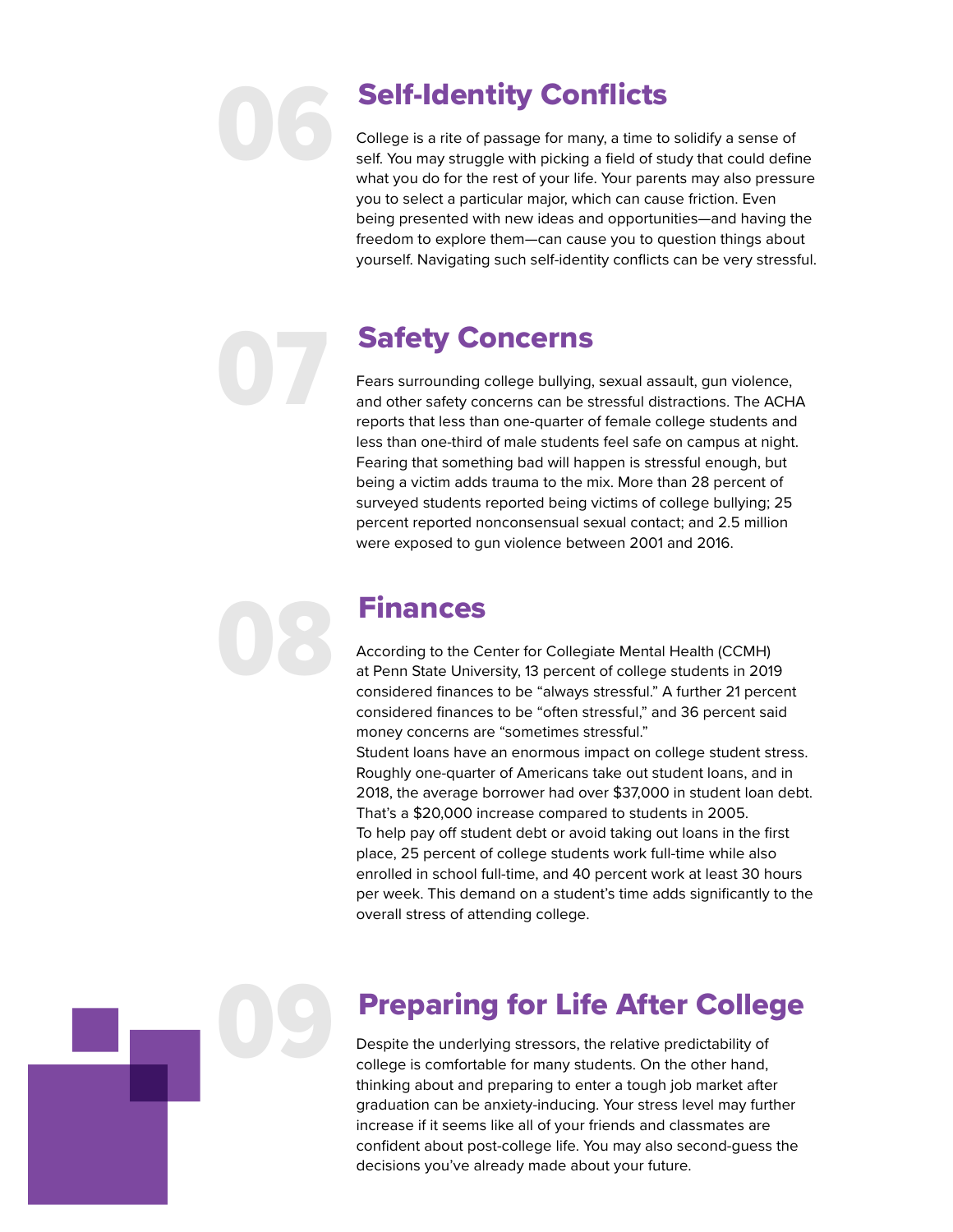## college stress survival tips

#### Avoid Unhealthy Ways to Manage Stress

Just as everyone experiences stress uniquely, you may have your preferred methods of handling it. However, not all coping mechanisms are healthy or effective. Some may even leave you feeling worse than before. Here's what to avoid if you hope to manage stress effectively during college:

- **• Procrastinating:** With academic pressure acting as the number one stressor for college students, it's no surprise that procrastinating increases stress. It's prudent to balance your workload with relaxation time, but putting off assignments for too long can lead to unhealthy all-nighters.
- **• Ignoring the stressor:** It's okay to step away from a stressful situation to calm down or think of a new solution. However, neglecting to fix the issue will likely trigger more stress as it nags at the back of your mind. Confront the stressor sooner rather than later to help put your mind at ease.
- **• Compulsive spending:** When you're feeling down, your instinct may be to buy yourself a treat to boost your mood. Rewarding yourself every once in a while is fine, but you could be a compulsive spender if this is your go-to method of relief. If your finances already cause stress, don't add to it by spending money on things you don't really need.
- **• Under or overeating:** Changes in appetite are a common symptom of stress. You may crave comfort food or not feel hungry at all. However, to avoid lasting adverse health effects, strive to maintain your regular eating habits, even when stressed.
- **• Smoking, drinking, and drug use:** It's tempting to reach for a cigarette or can of beer after a long day, but the stress relief you feel from smoking, drinking, and using drugs is short-lived. Once the effects wear off, you're likely to feel even more stressed. Prevent a downward spiral by avoiding substance use.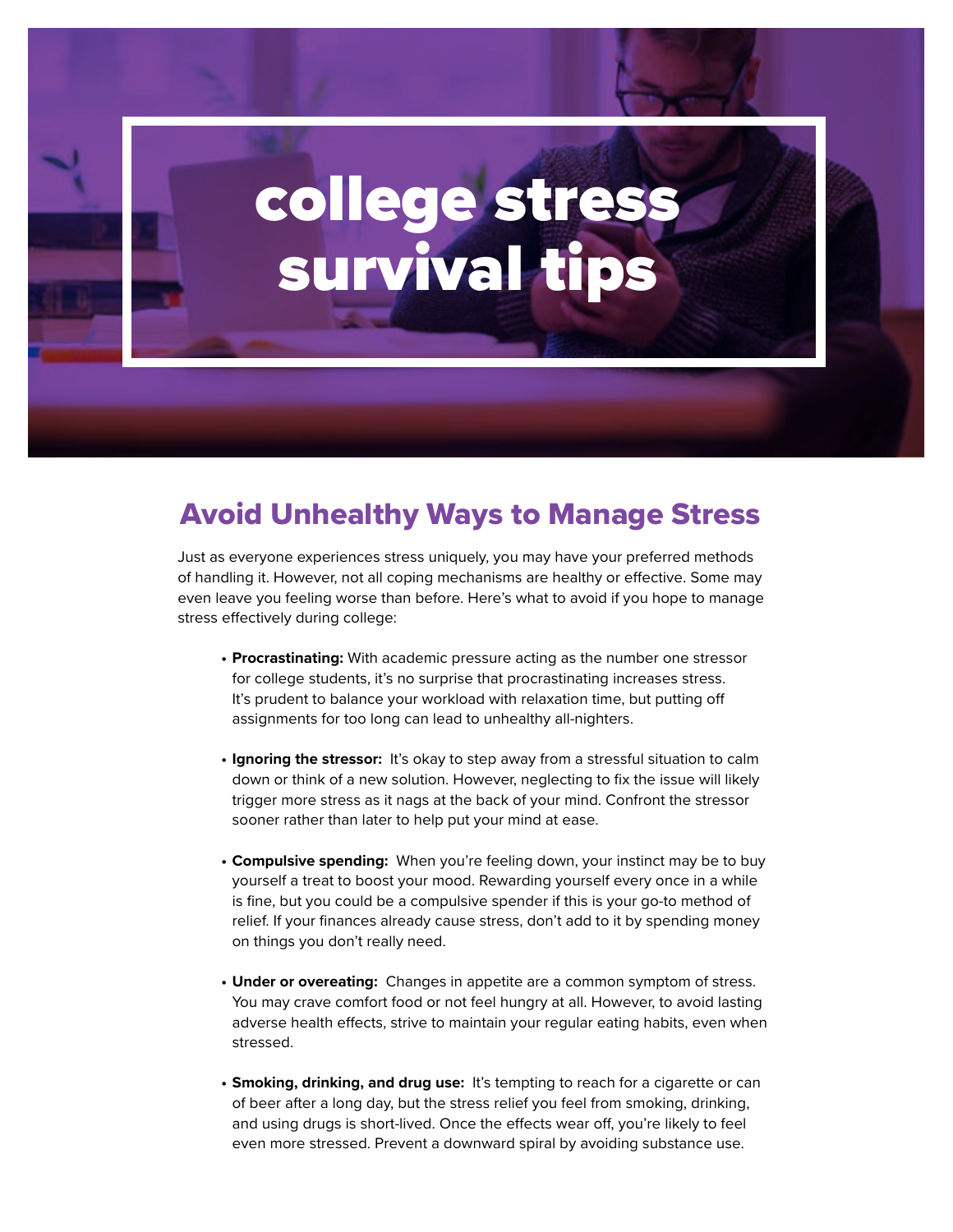#### Manage Stress in Healthy Ways

To successfully overcome stress during college, you must learn productive stress management strategies. After all, you can't control the stressors in your life, but you can choose how you respond to them. Here are some tips to help you manage stress in healthy ways.

#### Get Organized

Without your parents looking over your shoulder, it's your job to create an educational structure that works for you. Expect the constant temptation to put off your studies, and then overcome distractions with these tips:

- **Create a quiet study space:** Help yourself focus on the task at hand by setting up a place to study in peace. Ideally, you need a comfortable desk in your room where you can work uninterrupted. If your roommate is noisy or ever-present, you might need to start frequenting the library or a local coffee shop.
- **• Set a schedule:** As the semester gets underway, you should get a sense of how long it takes you to complete certain tasks. Before scheduling social activities and downtime, make sure you've left yourself enough time to meet your obligations—with a little room to spare to reduce stress.
- **• Minimize clutter:** There's nothing more stressful than being unable to find a lost school assignment, flashcards, or study guide. Keeping everything in its place is an easy way to stop losing things—and stop wasting time and energy looking for them.

#### Take Care of Your Body

It pays to take good care of yourself. Even if you feel short on time, prioritize each of these things every day:

- **• Exercise:** Physical activity reduces muscle tension and releases endorphins into the brain, both of which are great for improving your mood and relieving stress. It's easier than you think to make time for exercise. Ride your bike to class, take a 10-minute walk during a study break, or take yoga classes on the weekend.
- **Eat well:** Junk food is fast, cheap, and readily available, but it doesn't help you feel your best. Keep your dorm room or apartment stocked with fresh produce, whole grains, and low-sugar snacks so you always have something healthy to reach for at mealtimes.
- **Get enough sleep:** Whether you stay up late partying or cramming for an upcoming exam, lack of sleep will catch up with you before long. To help boost your energy levels and avoid getting sick, aim to get eight hours of sleep as often as you can.
- **Think positively:** Your thoughts shape your reality, making them more powerful than you might realize. Instead of being negative when you feel your stress level rising, try repeating positive affirmations, such as, "I am calm and relaxed," "I can handle this," and "I will rise to the challenge."
- **Meditate:** Meditation comes in many varieties. In its simplest form, meditation is closing your eyes and taking slow, deep breaths. To help keep your mind from wandering, try a guided meditation session (available online) or repeat one of your positive affirmations.
- **Relax with aromatherapy:** Certain scented oils—including lavender, lemon, jasmine, bergamot, and ylang-ylang—are reported to lower stress and anxiety. Run a diffuser filled with your favorite scent while studying or sleeping to help you relax.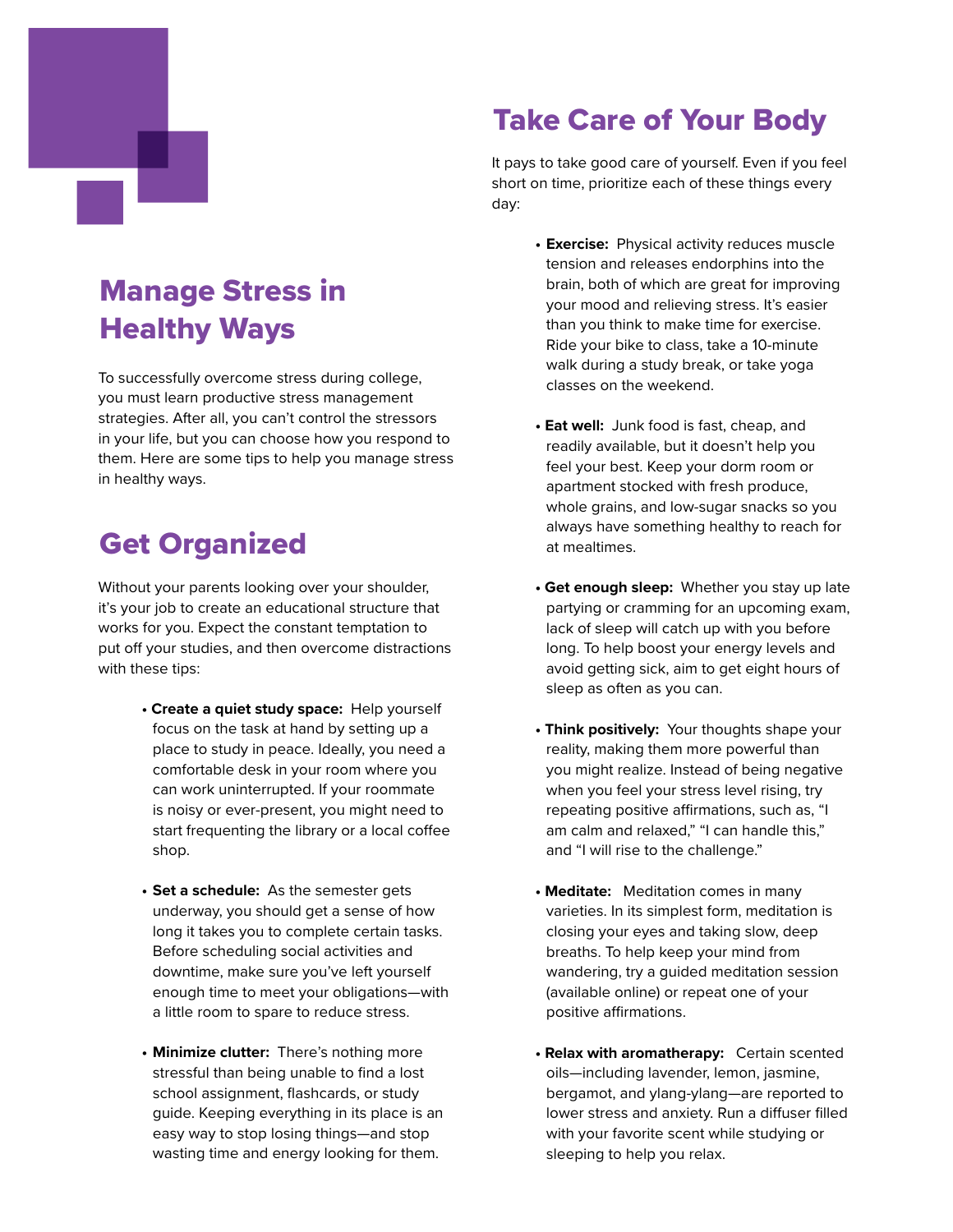#### Build a Support System

If you attend college out of town, you must leave your close friends and family behind. The resulting loneliness and sense of loss can be stressful until you develop a new support system. These tips should help:

- **Stay connected with loved ones back home:** Call, text, email, and video chat with friends and family as often as you want to. This is especially beneficial early in your college experience when you haven't made many new friends yet, but there's no reason to ever stop communicating with the people back home if you enjoy doing so.
- **Branch out at school:** Some people make friends without even trying. For others, it's a much greater challenge. Along with meeting people in class, branch out to help you connect with like-minded people at your school. You might join a club, participate in social activities on campus, or ask your roommate to introduce you to their friends. Before long, you'll have a group of people to study with, party with, and empathize with when things get stressful.

#### Confront Your Stressors

Sometimes, the best way to manage stress is to tackle it head-on. Consider these examples:

- If you're stressed because you're always late to work after class, ask your boss to adjust your hours.
- If you realize your credit load is too much to handle, reach out to an academic advisor for assistance.
- If you're struggling with finances, consider cutting back to part-time enrollment so you can work full-time to pay for school without spreading yourself too thin.
- If you're falling behind in class and can't keep your grades up, hire a tutor.
- If you and your roommate aren't a good match, speak with your housing coordinator about switching with someone else.
- If you're stressed about an upcoming social engagement, you can always say "no."

#### Set Aside Some Social Time

Have you been diligently working on that English paper for three days straight? Is your chemistry homework starting to look like gibberish? Like any muscle, your brain needs a break every so often. Step away from your studies and enjoy some time with friends, especially on the weekends. Having a social life is an important aspect of the college experience, and letting loose could be exactly what you need to de-stress.

Just remember to continue following COVID-19 recommendations from health professionals while you're out and about. If you're fully vaccinated, you can resume your normal activities without wearing a mask or physically distancing—unless state laws or local businesses require these precautions. If you're not vaccinated, continue wearing a mask in public, washing your hands often, and reaching out to friends virtually rather than gathering in person when possible.

#### Make Homework More Fun

School assignments can be tedious and tiresome, but you can make studying more fun with a few modifications. Are all your friends writing research papers? Agree to work together for a couple of hours and order pizza for dinner afterward. Do you feel more productive when you work alone? Play your favorite instrumental music in the background to enjoy while you work. Then, reward yourself with a social outing once you're finished.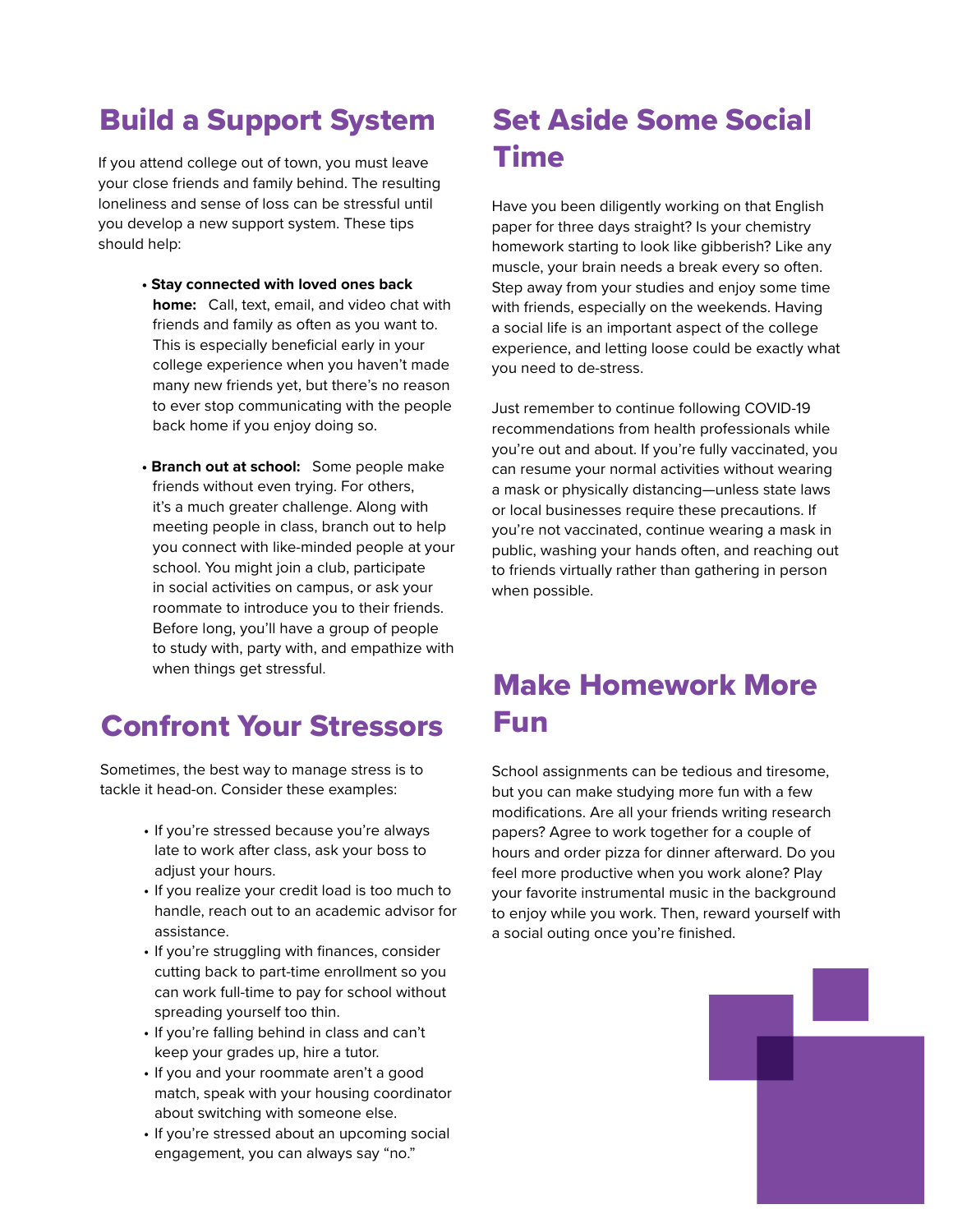

#### Take a Break from it All

Between school, work, and your social life, you may find that your days are booked solid, with little time left for yourself. If you feel overwhelmed and notice symptoms of stress emerging, give yourself a break.

You might set aside an evening to make popcorn and watch a movie by yourself, read a good fantasy novel, or write in your journal to get your feelings out on paper. Some self-care could be the right way to recharge your batteries so you can tackle your to-do list more effectively tomorrow.

#### Keep Up with COVID-19 Guidelines

Many colleges and universities began the Fall 2020 semester in person, only to close abruptly due to virus outbreaks on campus. This caused frustration, inconvenience, and stress for students and staff alike.

To avoid a similar situation in Fall 2021, stay up-todate with the latest CDC guidelines. Also, learn what operating parameters your school follows so you know what to expect if a classmate tests positive or a college-wide outbreak occurs. A little knowledge goes a long way toward helping you feel more in control and less stressed.

#### Ask for Help

You may find it difficult to reach out for help, but no one will know how stressed you are unless you speak up. Chances are your college friends are going through some of the same things, so commiserating over a cup of coffee can be incredibly therapeutic. By bouncing ideas off each other, you just might find that some of your stressors are more manageable than you realized. If you're afraid of dumping too much on a friend, you can seek professional help with your anxiety and stress. Some resources include:

- **On-campus services:** Many schools recognize the importance of helping students manage stress and other mental health challenges. Look into academic advising, tutoring programs, peer counseling, and mental health services on campus before you spend time researching other options.
- **External health clinics:** If your college or university doesn't offer what you're looking for, consider finding a mental health clinic in the area that provides psychotherapy, medication, or lifestyle coaching designed to treat chronic stress and anxiety.
- **Support groups:** Having easygoing friends can often help you unwind, but you may find additional relief by discussing your struggles with people who feel the way you do. The Anxiety and Depression Association of America (ADAA) has an extensive directory of support groups for students with anxiety. Explore it to find a group near you.

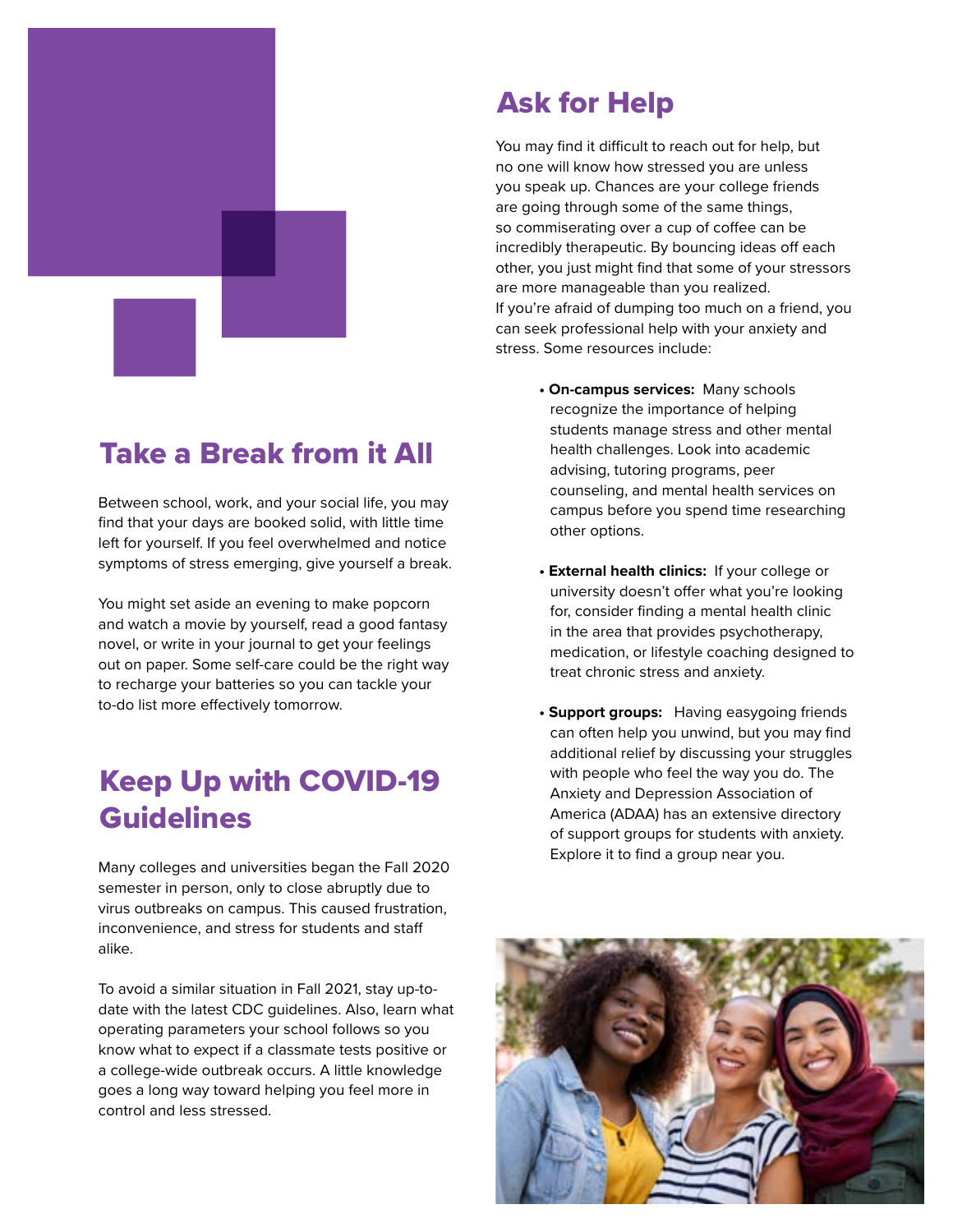**Attending ASA College in New York City can be an exciting, life-changing experience.**



We also understand that college can be stressful and challenging for many. For those times when your stress level gets too high, feel free to access our Student Support Services at no expense to you.

We provide everything from mental health services to bullying prevention to food and nutrition programs. To find out more about our student support services or inquire about our academic programs, please visit our website or call 877.679.8798 today.

*"An exciting, life-changing experience."*